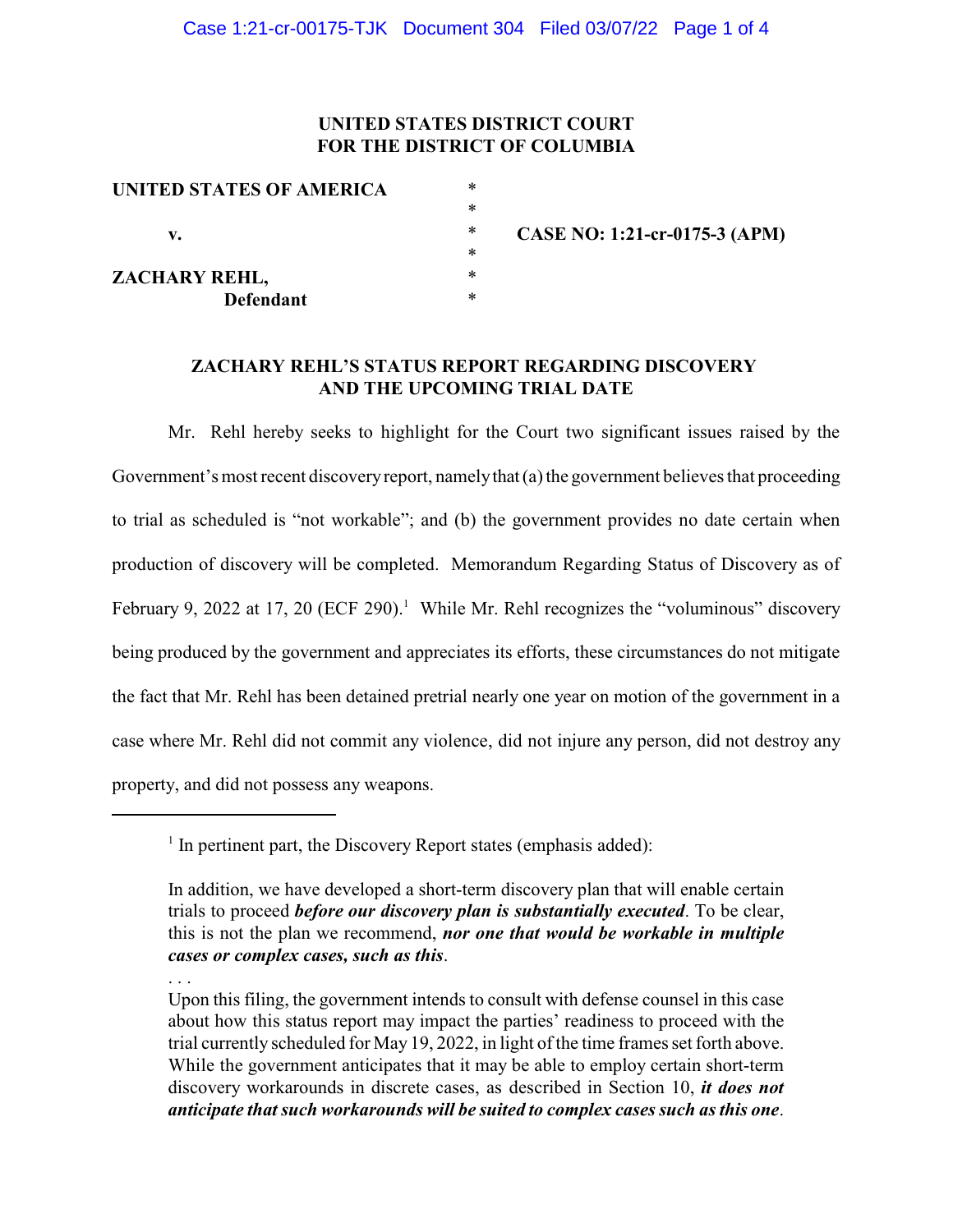## **I. The Volume of Discovery is Daunting**

The volume of discovery that the government is producing is daunting, including thousands of hours of video footage and hundreds of thousands of documents. Moreover, the DiscoveryReport does not state when the government anticipates that its discovery plan will be fully executed and discovery production completed. Indeed, it is unclear whether there are enough hours left in the day between now and the May 18, 2022 trial date to review the discovery produced and as yet to be produced. (The time remaining until the May 18 trial date is 72 days, fewer days than necessary to watch the video discovery that has been produced).

#### **A. Video Evidence**

The *evidence.com* discoveryplatform contains"over nine terabytes of information and would take 102 days to view." Discovery Report at 3. This includes thousands of hours of surveillance footage from the US Capitol Police ("USCP"), Metropolitan Police Department ("MPD") and Secret Service ("Secret Service"). *Id.* at 1.

Notably absent from the government's status report regarding the materials contained in *evidence.com* is any reference to non-governmental video evidence obtained from sources such as video seized or otherwise obtained from the electronic devices of those at the Capitol on January 6 (so-called private citizen digital media evidence); digital media tips; Parler video; and news footage. The government had previouslyrepresented that it was in possession thousands of hours of such nongovernmental video footage.

Moreover, the government provides no timetable with respect to the anticipated availability of this data on *evidence.com*. Nor is it clear whetherthe government has developed, or will develop, any tools for the categorization and/or organization of this significant tranche of evidence.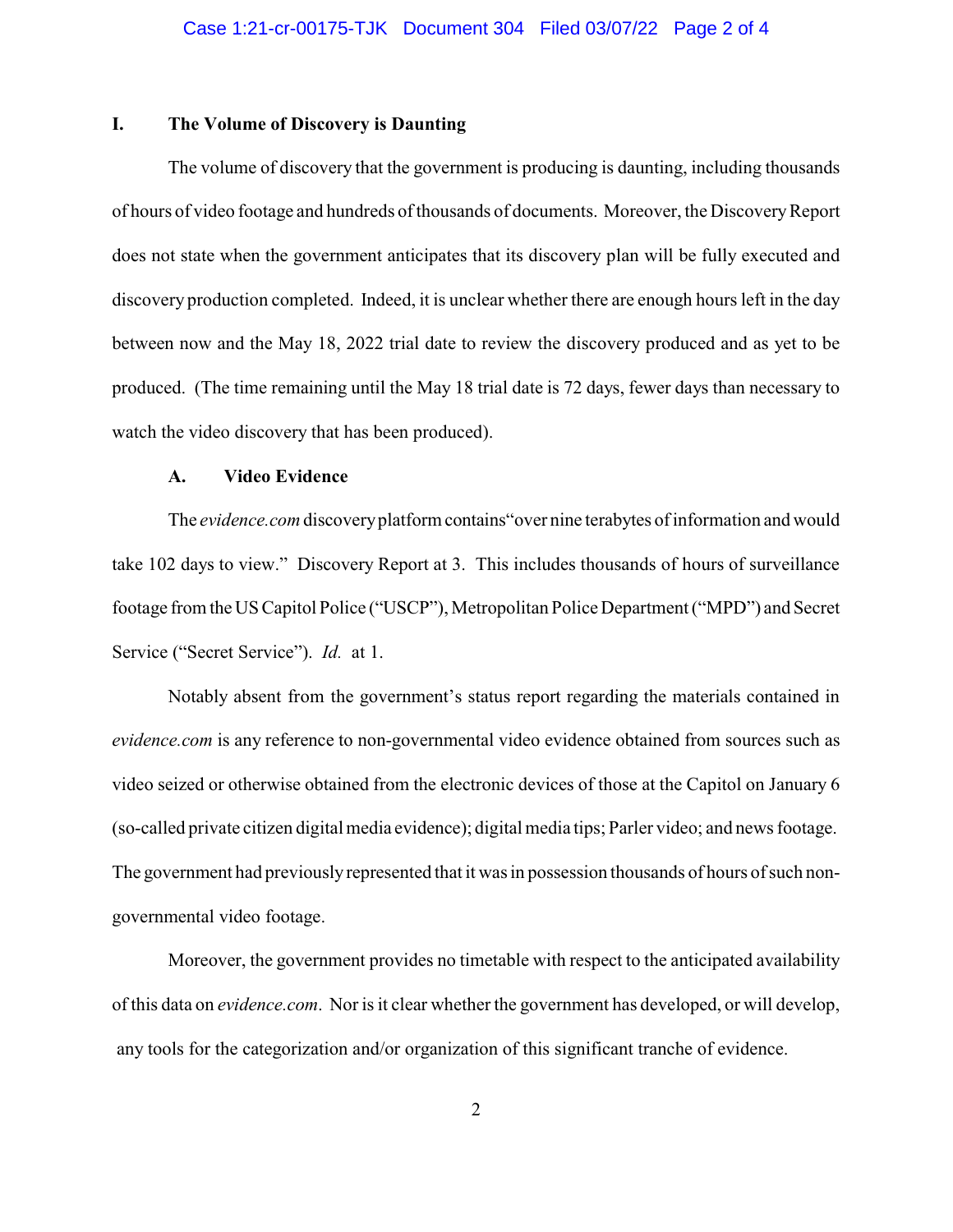#### **B. Non-Video Evidence**

In addition, of particular concern is the lack of detail about what remains to be added to the Relativity database. The government delineated five (5) categories of data, each of which appear voluminous and totaling tens of thousands of records. *See* Discovery Status Report at 10-11. That, however, seems to be just the tip of the proverbial iceberg given that the government also advised that it provided Deloitte (the Relativity provider) with another 380,000 records from the FBI's case management system on February 7, 2022, *for the government to first review* as the data will require, "in-depth analysis and customization so that they may be produced to the FPD database in a standardized format," which the government estimates will "take an additional several weeks." Discovery Status Report at 14-15. Thus, defense counsel do not now know *when they can begin* their review of this data. Similarly, the government acknowledges it has no accurate timetable on the production of materials scoped from other investigation subjects' devices and social media accounts as well.

### **C. Continuing Production**

Since the start of 2022, the government has produced discovery on 15 separate occasions, including its most recent production on Sunday, March 6, 2022. Neither the Discovery Report nor during discussions with counsel, has the government indicated how much discovery is left to be produced (category-wise and volume-wise) nor when it anticipates completing production.

### **D.** *Brady* **and Other Information Favorable to Mr. Rehl**

Significantly, the government has not indicated whether is has produced all information "favorable to the accused" as that term is defined under LCrR5.1, the Due Process Protection Act, *Brady* and its progeny, and the Due Process and Sixth Amendment of the United States Constitution.